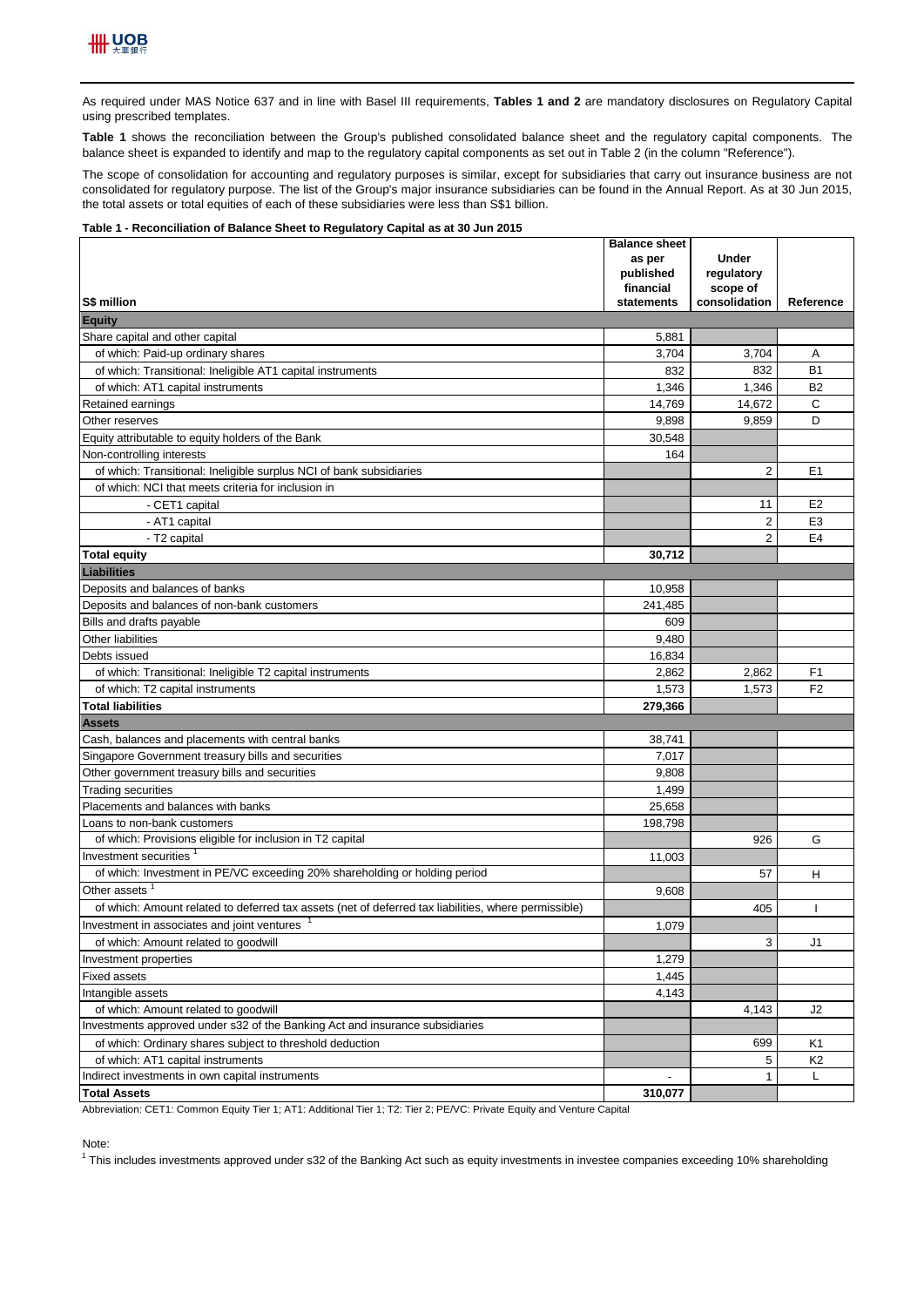

Table 2 lists the regulatory capital components and the corresponding regulatory adjustments. The columns: (a) 'Amount' refers to components of capital calculated in accordance with MAS Notice 637, effective 1 Jan 2013, (b) '**Amount subject to Pre-Basel III Treatment**' refers to components of capital that are on transitional arrangement, otherwise would be fully applied towards the relevant tier of capital, and (c) '**Source**' provides link to Table 1 by way of alphabetic / alphanumeric references, and cross-reference within the table by way of row number. Regulatory adjustments that are deducted against capital are reflected as positive numbers. Amounts less than \$500,000 in absolute terms are shown as "0".

## **Table 2 - Capital Components as at 30 Jun 2015**

|                 |                                                                                                    |                          | <b>Amount</b><br>subject to |                  |
|-----------------|----------------------------------------------------------------------------------------------------|--------------------------|-----------------------------|------------------|
|                 |                                                                                                    |                          | Pre-Basel III               |                  |
|                 | S\$ million                                                                                        | Amount                   | <b>Treatment</b>            | <b>Source</b>    |
|                 | Common Equity Tier 1 capital: instruments and reserves                                             |                          |                             |                  |
| $\overline{1}$  | Paid-up ordinary shares and share premium (if applicable)                                          | 3,704                    |                             | Α                |
| $\overline{2}$  | Retained earnings                                                                                  | 14,672                   |                             | C                |
| $3^{\sharp}$    | Accumulated other comprehensive income and other disclosed reserves                                | 9,859                    |                             | D                |
| 4               | Directly issued capital subject to phase out from CET1                                             |                          |                             |                  |
|                 | (only applicable to non-joint stock companies)                                                     |                          |                             |                  |
| 5               | Minority interest that meets criteria for inclusion                                                | 13                       | (2)                         | $E1 + E2, -E1$   |
| $\bf 6$         | Common Equity Tier 1 capital before regulatory adjustments                                         | 28,247                   |                             |                  |
|                 | Common Equity Tier 1 capital: regulatory adjustments                                               |                          |                             |                  |
| $\overline{7}$  | Valuation adjustment pursuant to Part VIII of MAS Notice 637                                       | $\overline{\phantom{a}}$ |                             |                  |
| $\bf{8}$        | Goodwill, net of associated deferred tax liability                                                 | 1,658                    | 2,487                       | $J1+J2$          |
| $9^{\rm \#}$    | Intangible assets, net of associated deferred tax liability                                        |                          | $\overline{a}$              |                  |
| $10^{#}$        | Deferred tax assets that rely on future profitability                                              | 162                      | 243                         |                  |
| 11              | Cash flow hedge reserve                                                                            |                          |                             |                  |
| 12              | Shortfall of TEP relative to EL under IRBA                                                         | $\overline{a}$           |                             |                  |
| 13              | Increase in equity capital resulting from securitisation transactions                              | $\overline{\phantom{a}}$ | $\overline{\phantom{a}}$    |                  |
| 14              | Unrealised fair value gains/losses on financial liabilities and derivative liabilities             |                          |                             |                  |
|                 | arising from changes in own credit risk                                                            |                          |                             |                  |
| 15              | Defined benefit pension fund assets, net of associated deferred tax liability                      | $\overline{\phantom{a}}$ |                             |                  |
| 16              | Investments in own shares                                                                          | $\mathbf{1}$             |                             | L                |
| 17              | Reciprocal cross-holdings in ordinary shares of financial institutions                             |                          |                             |                  |
| 18              | Capital investments in ordinary shares of unconsolidated financial institutions                    |                          |                             |                  |
|                 | in which Reporting Bank does not hold a major stake                                                |                          |                             |                  |
| $19^{#}$        | Investments in ordinary shares of unconsolidated major stake companies                             | 280                      | 419                         | K1               |
|                 | approved under s32 of Banking Act (including insurance subsidiaries)                               |                          |                             |                  |
|                 | (amount above 10% threshold)                                                                       |                          |                             |                  |
| 20 <sup>#</sup> | Mortgage servicing rights (amount above 10% threshold)                                             |                          |                             |                  |
| 21 <sup>#</sup> | Deferred tax assets arising from temporary differences                                             |                          |                             |                  |
|                 | (amount above 10% threshold, net of related tax liability)                                         |                          |                             |                  |
| 22              | Amount exceeding the 15% threshold                                                                 |                          |                             |                  |
| $23^{\#}$       | of which: investments in ordinary shares of unconsolidated major stake companies                   |                          |                             |                  |
|                 | approved under s32 of Banking Act (including insurance subsidiaries)                               |                          |                             |                  |
| $24^{#}$        | of which: mortgage servicing rights                                                                |                          |                             |                  |
| $25^{\rm{*}}$   | of which: deferred tax assets arising from temporary differences                                   |                          |                             |                  |
| 26              | National specific regulatory adjustments                                                           | 23                       |                             |                  |
| 26A             | PE/VC investments in the form of ordinary shares, in excess of 20%                                 | 23                       | 34                          | н                |
|                 | of such capital investments                                                                        |                          |                             |                  |
| 26B             | PE/VC investments held beyond the relevant holding periods set out in MAS Notice 630               | 0                        | 0                           | н                |
| 26C             | Capital deficits in subsidiaries and associates that are regulated financial institutions          |                          | $\overline{a}$              |                  |
| 26D             | Any other items which the Authority may specify                                                    |                          |                             |                  |
| 27              | Regulatory adjustments applied in calculation of CET1 Capital due to insufficient                  | 630                      |                             | shortfall of row |
|                 | AT1 Capital to satisfy required deductions                                                         |                          |                             | 36 over row 43   |
| 28              | Total regulatory adjustments to CET1 Capital                                                       | 2,754                    |                             |                  |
| 29              | Common Equity Tier 1 capital (CET1)                                                                | 25,494                   |                             |                  |
|                 | <b>Additional Tier 1 capital: instruments</b>                                                      |                          |                             |                  |
| 30              | AT1 capital instruments and share premium (if applicable)                                          | 1,346                    |                             | B <sub>2</sub>   |
| 31              | of which: classified as equity under the Accounting Standards                                      | 1,346                    |                             |                  |
| 32              | of which: classified as liabilities under the Accounting Standards                                 |                          |                             |                  |
| 33              | Transitional: Ineligible capital instruments (pursuant to paragraphs 6.5.3 and 6.5.4)              | 832                      |                             | B1               |
| 34              | AT1 capital instruments issued by fully-consolidated subsidiaries that meet criteria for inclusion | 2                        |                             | E <sub>3</sub>   |
| 35              | of which: instruments issued by subsidiaries subject to phase out                                  |                          |                             |                  |
| 36              | Additional Tier 1 capital before regulatory adjustments                                            | 2,179                    |                             |                  |
|                 | Additional Tier 1 capital: regulatory adjustments                                                  |                          |                             |                  |
| 37              | Investments in own AT1 capital instruments                                                         | 0                        |                             | L                |
| 38              | Reciprocal cross-holdings in AT1 capital instruments of financial institutions                     |                          |                             |                  |
| 39              | Capital investments in AT1 capital instruments of unconsolidated financial institutions            |                          |                             |                  |
|                 | in which Reporting Bank does not hold a major stake                                                |                          |                             |                  |
|                 |                                                                                                    |                          |                             |                  |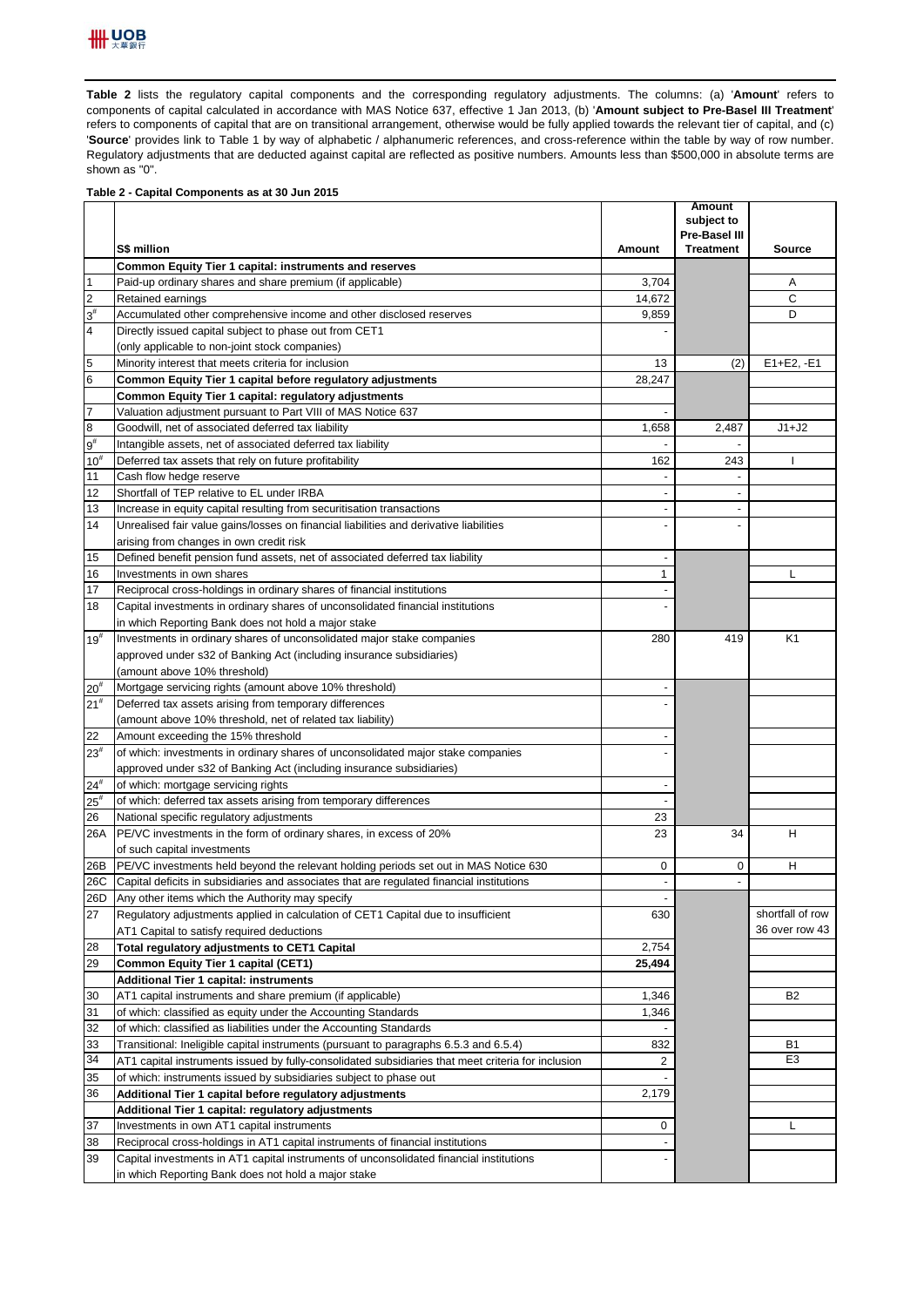## **Table 2 - Capital Components as at 30 Jun 2015**

|               |                                                                                                                           |                | <b>Amount</b><br>subject to<br>Pre-Basel III |                                 |
|---------------|---------------------------------------------------------------------------------------------------------------------------|----------------|----------------------------------------------|---------------------------------|
| $40^{#}$      | S\$ million<br>Investments in AT1 capital instruments of unconsolidated major stake companies                             | Amount<br>3    | <b>Treatment</b><br>$\mathbf{1}$             | <b>Source</b><br>K <sub>2</sub> |
|               | approved under s32 of Banking Act (including insurance subsidiaries)                                                      |                |                                              |                                 |
| 41            | National specific regulatory adjustments                                                                                  | 2,806          |                                              |                                 |
| 41A           | PE/VC investments in the form of AT1 capital instruments, in excess of 20%                                                |                |                                              |                                 |
|               | of such capital investments                                                                                               |                |                                              |                                 |
| 41B           | Any other items which the Authority may specify                                                                           |                |                                              |                                 |
| 41C           | Regulatory adjustments applied to AT1 Capital in respect of amounts                                                       | 2,806          |                                              |                                 |
|               | subject to pre-Basel III treatment                                                                                        |                |                                              |                                 |
|               | of which: Goodwill, net of associated deferred tax liability                                                              | 2,487          |                                              | row 8 at 60%                    |
|               | of which: Intangible assets, net of associated deferred tax liability                                                     |                |                                              |                                 |
|               | of which: Deferred tax assets that rely on future profitability                                                           | 243            |                                              | row 10 at 60%                   |
|               | of which: Cash flow hedge reserve<br>of which: Increase in equity capital resulting from securitisation transactions      |                |                                              |                                 |
|               | of which: Unrealised fair value gains/losses on financial liabilities and derivative liabilities                          |                |                                              |                                 |
|               | arising from changes in own credit risk                                                                                   |                |                                              |                                 |
|               | of which: Shortfall of TEP relative to EL under IRBA                                                                      |                |                                              |                                 |
|               | of which: PE/VC investments in the form of ordinary shares, in excess of 20%                                              | 6              |                                              | row 26A at 10%                  |
|               | of such capital investments                                                                                               |                |                                              |                                 |
|               | of which: PE/VC investments held beyond the relevant holding periods set out in                                           | 0              |                                              | row 26B at 10%                  |
|               | MAS Notice 630                                                                                                            |                |                                              |                                 |
|               | of which: Capital deficits in subsidiaries and associates that are regulated financial institutions                       |                |                                              |                                 |
|               | of which: Investments in ordinary shares of unconsolidated major stake companies                                          | 70             |                                              | row 19 at 10%                   |
|               | approved under s32 of Banking Act (incl insurance subsidiaries)                                                           |                |                                              |                                 |
|               | of which: PE/VC investments in the form of Tier 2 capital instruments, in excess of 20%                                   |                |                                              |                                 |
|               | of such capital investments                                                                                               |                |                                              |                                 |
|               | of which: Investments in Tier 2 capital instruments of unconsolidated major stake companies                               |                |                                              |                                 |
|               | approved under s32 of Banking Act (incl insurance subsidiaries)                                                           |                |                                              |                                 |
| 42            | Regulatory adjustments applied in calculation of AT1 Capital due to                                                       |                |                                              |                                 |
|               | insufficient Tier 2 Capital to satisfy required deductions                                                                |                |                                              |                                 |
| 43            | Total regulatory adjustments to Additional Tier 1 capital                                                                 | 2,809          |                                              |                                 |
| 44            | Additional Tier 1 capital (AT1)                                                                                           |                |                                              | floored at zero                 |
| 45            | Tier 1 capital (T1 = CET1 + AT1)                                                                                          | 25,494         |                                              |                                 |
| 46            | Tier 2 capital: instruments and provisions<br>Tier 2 capital instruments and share premium (if applicable)                | 1,573          |                                              | F <sub>2</sub>                  |
| 47            | Transitional: Ineligible capital instruments (pursuant to paragraphs 6.5.3 and 6.5.4)                                     | 2,862          |                                              | F1                              |
| 48            | Tier 2 capital instruments issued by fully-consolidated subsidiaries that meet criteria for inclusion                     | $\overline{2}$ |                                              | E <sub>4</sub>                  |
| 49            | of which: instruments issued by subsidiaries subject to phase out                                                         |                |                                              |                                 |
| 50            | Provisions                                                                                                                | 926            |                                              | G                               |
| 51            | Tier 2 capital before regulatory adjustments                                                                              | 5,363          |                                              |                                 |
|               | Tier 2 capital: regulatory adjustments                                                                                    |                |                                              |                                 |
| 52            | Investments in own Tier 2 instruments                                                                                     | 0              |                                              | L                               |
| 53            | Reciprocal cross-holdings in Tier 2 capital instruments of financial institutions                                         |                |                                              |                                 |
| 54            | Capital investments in Tier 2 capital instruments of unconsolidated financial institutions                                |                |                                              |                                 |
|               | in which Reporting Bank does not hold a major stake                                                                       |                |                                              |                                 |
| $55^{\rm \#}$ | Investments in Tier 2 capital instruments of unconsolidated major stake companies                                         |                |                                              |                                 |
|               | approved under s32 of Banking Act (including insurance subsidiaries)                                                      |                |                                              |                                 |
| 56<br>56A     | National specific regulatory adjustments<br>PE/VC investments in the form of Tier 2 capital instruments, in excess of 20% | 379            |                                              |                                 |
|               | of such capital investments                                                                                               |                |                                              |                                 |
| 56B           | Any other items which the Authority may specify                                                                           |                |                                              |                                 |
| 56C           | Regulatory adjustments applied to Tier 2 Capital in respect of amounts                                                    | 379            |                                              |                                 |
|               | subject to pre-Basel III treatment                                                                                        |                |                                              |                                 |
|               | of which: Shortfall of TEP relative to EL under IRBA                                                                      |                |                                              |                                 |
|               | of which: PE/VC investments in the form of ordinary shares, in excess of 20%                                              | 28             |                                              | row 26A at 50%                  |
|               | of such capital investments                                                                                               |                |                                              |                                 |
|               | of which: PE/VC investments held beyond the relevant holding periods set out in                                           | 0              |                                              | row 26B at 50%                  |
|               | MAS Notice 630                                                                                                            |                |                                              |                                 |
|               | of which: Capital deficits in subsidiaries and associates that are regulated financial institutions                       |                |                                              |                                 |
|               | of which: Investments in ordinary shares of unconsolidated major stake companies                                          | 349            |                                              | row 19 at 50%                   |
|               | approved under s32 of Banking Act (incl insurance subsidiaries)                                                           |                |                                              |                                 |
|               | of which: PE/VC investments in the form of AT1 capital instruments, in excess of 20%                                      |                |                                              |                                 |
|               | of such capital investments                                                                                               |                |                                              |                                 |